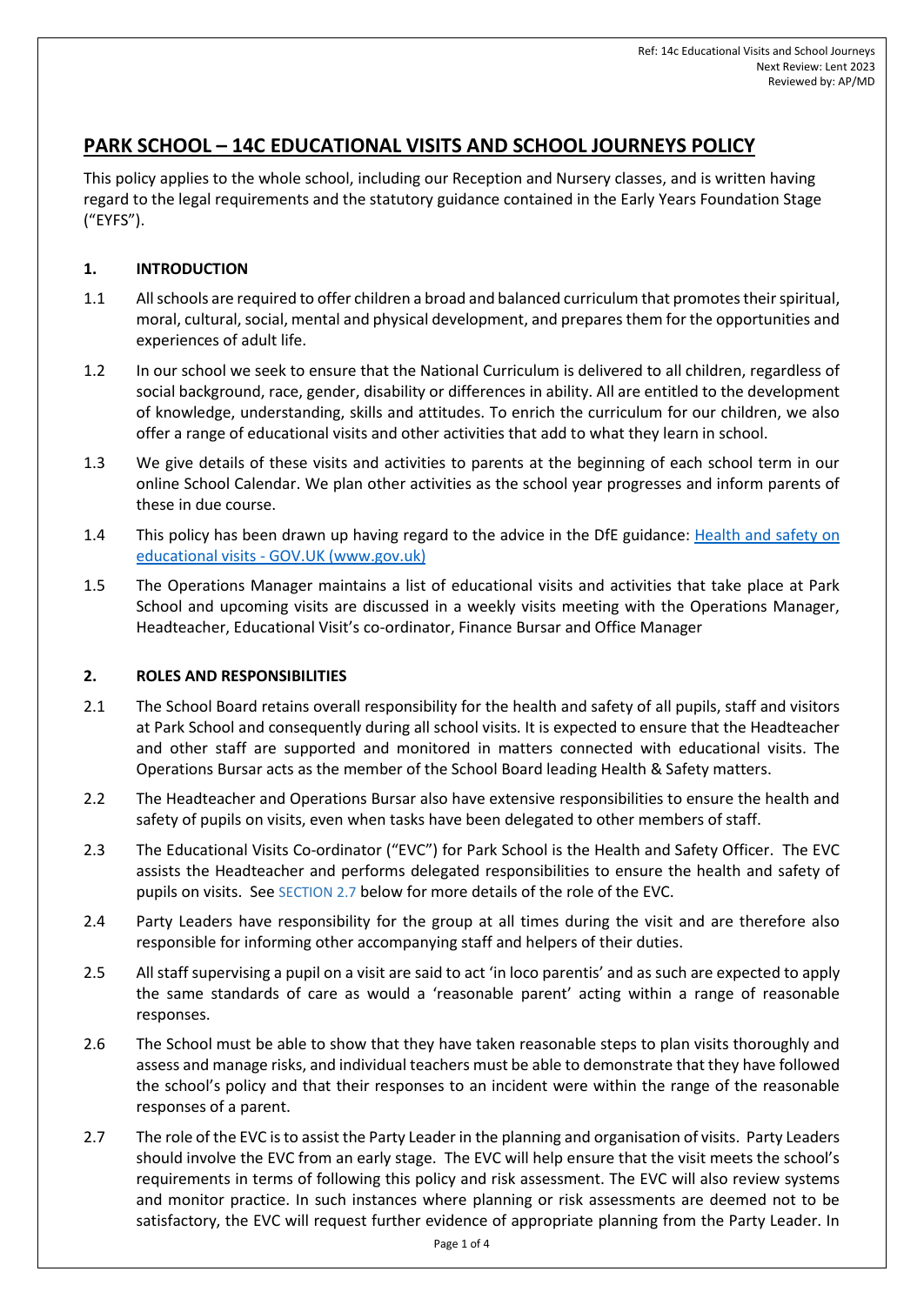cases where this is not forthcoming, the EVC has the responsibility (in conjunction with the Headteacher and Operations Bursar) to call the visit off.

### **3. PLANNING AND ORGANISATION**

- 3.1 All visits should be arranged according to the spreadsheet entitled "1 Academic Authorisation Form" and "Visits Planning Information" (available in the Visits SharePoint). In planning visits, reference should be made by Party Leaders to DfE guidance (see PARAGRAPH [1.4](#page-0-1) above) and any queries should be discussed with the EVC, the Headteacher or the Operations Bursar.
- 3.2 Important aspects of the planning that must not be overlooked include the following:
	- Party Leaders organising a visit involving water (whether sea, lake or river) must familiarise themselves with the document entitled 'Group Safety at Water Margins' (available from the EVC). This needs to be read by all staff on the visit.
	- Farm Visits are special cases and advice should be sought from the EVC when planning a farm visit.
- 3.3 Teachers, subject co-ordinators and the Headteacher agree the corresponding programme of visits and activities generally in advance of each academic term. The Headteacher should receive notification of completion of a Visits Authorisation spreadsheet during the term which precedes the visit. The Finance Bursar's authorisation should be sought for all costs including staff overtime (red costings tab).
- 3.4 A risk assessment will be done for all outside visits and created/updated by the Party Leader for the EVC to check. Once the risk assessment has been approved by the EVC, it will be distributed to all adult helpers via the School Office team. When a visit is repeated the assessment may be re-used but it is essential that the assessment is reviewed by the Party Leader and appropriate accompanying staff. In the case of a risk assessment being re-used, please edit the document on-line and track changes. The School's Missing Child Policy, medical section and an emergency plan must be included on all risk assessments.
- 3.5 When visiting an outdoor education centre or undertaking hazardous activities, Party Leaders should include in their risk assessment confirmation that they have received satisfactory assurances that the staff leading those activities are suitably experienced and qualified and include the activity centre's license number and risk assessment.
- 3.6 All special educational or medical needs and/or requirements of staff, volunteer helpers and pupils, need to be established and catered for.
- 3.7 Parents need to be informed of any activities that take children off the school site.
- 3.8 Parental consent is only required for the following types of educational visits:
	- Overnight visits
	- Overseas visits
	- Visits involving a higher degree of hazard/risk than daily life at Park School (Where this is the case, the nature of the activities are clearly explained to parents so that they can consent to them)
	- Visits that involve additional cost to the parents.
	- All visits that involve Nursery and Reception children
- 3.9 As part of the admissions procedure when pupils join the school, parental consent is obtained to all other external school visits.
- 3.10 For visits that are completed during the normal school day, there must be a nominated contact who will be back at school during the visit (the "School Contact"). The school mobile phone contact for the Party Leader is left with the School Contact.
- 3.11 For visits that include periods of time that are outside of the normal school day, there must be a contact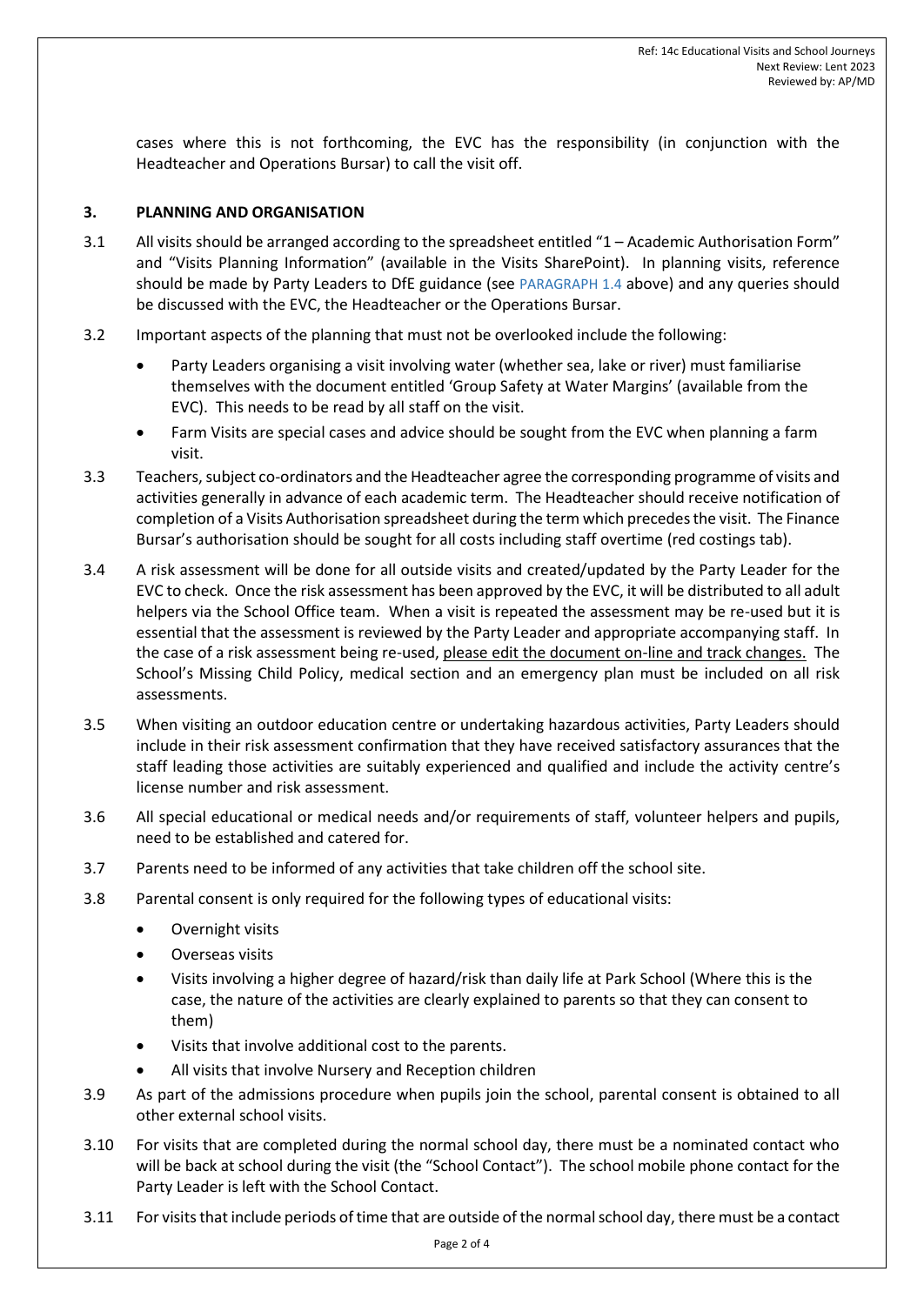who can be contacted at home (the "Out of Hours Contact"). That person must be provided with full details of the visit (as well as the mobile phone contact for the Party Leader). The 'Out of Hours Contact' will normally be the Headteacher or the Operations Bursar.

- 3.12 Providing information and guidance to pupils is an important part of preparing for a school visit. Pupils must understand what standard of behaviour is expected of them and why rules must be followed. Teachers must ensure that the pupils understand key safety information.
- 3.13 It may be appropriate to hold a meeting for parents prior to a visit, where details of the visit can be explained and where parents have the opportunity to ask questions. This is particularly relevant for residential visits.

## **4. SUPERVISION, RATIOS AND VETTING CHECKS**

- 4.1 There are recommended supervision ratios on educational visits. Supervisors may include other school staff, activity provider's staff or parent volunteers. The supervision needed on a particular visit will be largely influenced by the educational objectives and the results of the risk assessment. Other factors that need to be taken into account are the nature of the visit and activity, the experience of the supervisors, the needs, including any medical/special educational needs, and age of the group, the environment and conditions in which the visit will take place and the nature of the venue.
- 4.2 All staff employed by Park School will have undergone appropriate vetting checks.
- 4.3 The school holds a list of parent visit helpers who have been DBS checked by the school, and are on the Update Service
- 4.4 All adult supervisors should ensure that they are not alone with a pupil wherever possible.

## **5. RESIDENTIAL ACTIVITIES**

- 5.1 All children in Years 5 and 6 have the opportunity to take part in residential visits, which are in school time and linked to the National Curriculum. The Year 5 residential visit enables children to develop their geographical and historical skills. The Year 6 residential visit enables children to take part in outdoor and adventure activities as part of their PE work and they practise their ICT skills as well. All specialist activities are undertaken with qualified instructors.
- 5.2 A cost per child must be obtained from the Finance Bursar before the residential visit.
- 5.3 A letter containing details of the visit and the cost must be approved by the SLT through the normal letters process before being sent out to parents. Parents must sign and return a form giving their agreement to pay for the visit and to allow their child to go on the visit. If parents do not wish their child to go on the visit, alternative provision will be made for them in school.
- 5.4 Parents are asked to fill in medical information forms. These forms are taken on the visit by the Party Leader and copies left with the Out of Hours Contact.

## **6. TRANSPORT/ FIRST AID**

- 6.1 We only hire those companies whose coaches have individual seat belts. We instruct all children travelling by coach or minibus to wear a seat belt. Any minibus required for a visit needs to be booked out via the Visit Authorisation Form and availability of an approved driver(s) ascertained.
- 6.2 In Year 2 and below, there should normally be 2 adults in a minibus. For Year 3 and higher, we acknowledge that there may be one member of staff in a minibus to have responsibility for up to 16 pupils (e.g. a football team on an away match). If this is the case approval should be sought from the EVC or Headteacher.
- 6.3 All visits must be accompanied by a qualified first aider. The person in charge should take a list of the pupils' medical information, medicines, school contact phone, hi-vis jackets, wrist bands and a first aid